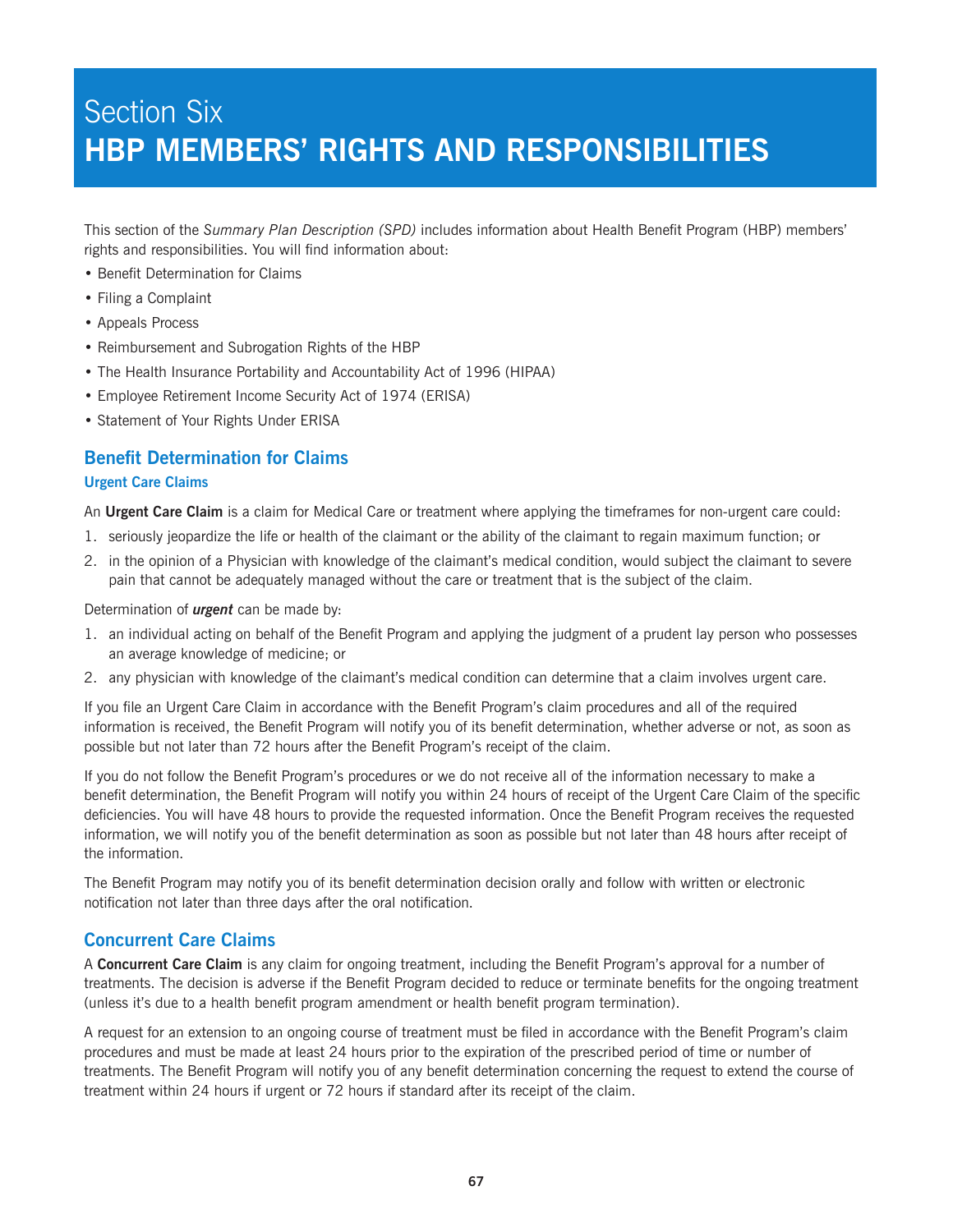If the Benefit Program reduces or terminates a course of treatment before the end of the course previously approved, the reduction or termination is considered an adverse benefit determination. The Benefit Program will notify you, in advance, of the reduction of termination so that you may appeal and obtain an answer on the appeal before the benefit is reduced or terminated.

# **Pre-Service Claims**

A **Pre-Service Claim** is a claim for a benefit which requires some form of preapproval or precertification by the Benefit Program before the service takes place.

If you file a Pre-Service Claim in accordance with the Benefit Program's claim procedures and all the required information is received, the Benefit Program will notify you of its benefit determination within 15 days after receipt of the claim. The Benefit Program may extend this time period for up to an additional 15 days if such an extension is necessary due to circumstances beyond the control of the Benefit Program. The Benefit Program will notify you of such an extension and date by which it expects to render a decision.

If an extension is needed because you did not provide all the necessary information to process your claim, the Benefit Program will notify you in writing, within the initial 15 day response period and will specifically describe the missing information. You will then have 45 days to provide the additional information. If you do not provide the information, your claim may be denied.

# **Post-Service Claims**

A Post-Service Claim is any claim that is not a Pre-Service Claim.

If you file a Post-Service Claim in accordance with the Benefit Program's claim procedures and all of the required information is received, the Benefit Program will notify you of its benefit determination within 30 days after receipt of the claim. The Benefit Program may extend this time period for up to an additional 15 days if such an extension is necessary due to circumstances beyond the control of the Benefit Program. The Benefit Program will notify you of such an extension and date by which it expects to render a decision.

If an extension is needed because you did not provide all of the necessary information to process your claim, the Benefit Program will notify you, in writing, within the initial 30 day response period and will specifically describe the missing information. You will then have 45 days to provide the additional information. If you do not provide the information, your claim may be denied.

# **Benefit Determination Notices**

You will receive notice of a benefit determination, orally as allowed, or in writing. All notices of a denial of a benefit will include the following:

- The specific reason for the denial;
- Sufficient information to identify the claim involved, including the date of services, the healthcare provider, and the claim amount, if applicable;
- Reference to the specific Benefit Program provision on which the denial is based;
- A description of any additional material or information necessary to process the claim and an explanation of why such information is necessary;
- A description of the Benefit Program's appeal procedures, applicable timeframes, including the expedited appeal process, if applicable;
- Your right to bring a civil action under Federal law following the denial of a claim after review on appeal, if your group is subject to the Employee Retirement Income Security Act of 1974 (ERISA);
- If an internal rule, guideline, protocol or similar criteria was relied upon in making the benefit determination, then that information will be provided free of charge upon written request; and
- If the claim was denied based on Medical Necessity or Experimental treatment or a similar exclusion or limit, then an explanation of the scientific or clinical judgment used for the determination applying the terms of the Benefit Program to your circumstances will be provided free of charge upon request.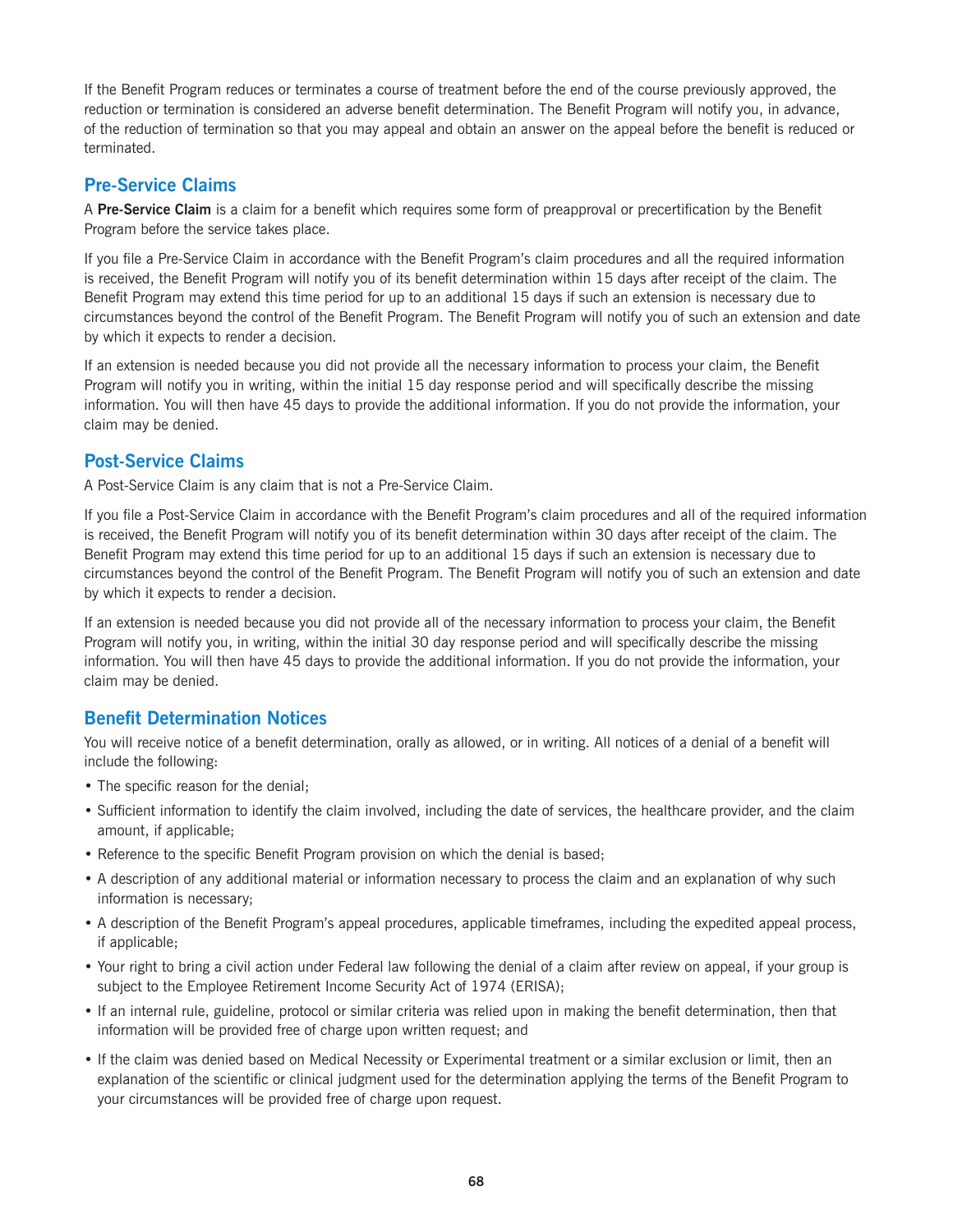# **Filing a Complaint**

If you have a complaint, please call or write to Customer Service at the telephone number or address listed on your Explanation of Benefits (EOB) form and/or identification card. To expedite the processing of an inquiry, the employee should have the following information available:

- Name of patient
- Identification number
- Claim number(s) (if applicable)
- Date(s) of service

If your complaint is regarding a claim, an Aetna Concierge representative will review the claim for correctness in processing. If the claim was processed according to terms of the Group Contract, the Aetna Concierge representative will contact the member with the response. If attempts to contact the member are unsuccessful, a letter will be sent explaining how the claim was processed. If an adjustment to the claim is required, the employee will receive a check, Explanation of Benefits or letter explaining the revised decision.

If you are not satisfied with the results, you may continue to pursue the matter through the appeal process.

### **Appeals Process**

#### **Urgent Review Process**

A request for an expedited or urgent review must be certified by your Provider that your condition could, without immediate medical attention, result in any of the following:

- 1. Seriously jeopardize your life or health or your ability to regain maximum function; or
- 2. In the opinion of a physician with knowledge of your medical condition, would subject you to severe pain that cannot be adequately managed without the care or treatment that is the subject of the claim.

The appeal does not need to be submitted in writing. You or your physician should call the Aetna Concierge telephone number on your identification card as soon as possible.

Urgent reviews will be resolved within 72 hours after you have submitted the request.

The expedited review process does not apply to prescheduled treatments, therapies, surgeries or other procedures that do not require immediate action.

When you request an internal review for an urgent care claim or for a concurrent care claim that is urgent, you may also be eligible to file a request at the same time for an expedited external review.

### **Filing an Appeal**

If you are not satisfied with any of the following:

- A benefit determination decision;
- A Medical Necessity determination decision;
- A determination of your eligibility to participate in the Benefit Program or health insurance coverage; or
- A decision to rescind your coverage (a rescission does not include a retroactive cancellation for failure to timely pay required premiums); then you may file an appeal.

To submit an appeal, call the Aetna Concierge telephone number on your identification card. You may also write a letter with the following information: employee's full name; patient's full name; identification number; claim number if a claim has been denied; the reason for the appeal; date of services; the provider/ facility name; and any supporting information or medical records, dental X-rays or photographs you would like considered in the appeal. Send the letter and records to:

#### **Aetna**

**Customer Resolution Team** P.O. Box 14002 Lexington, KY 40512 Fax: 859.425.3379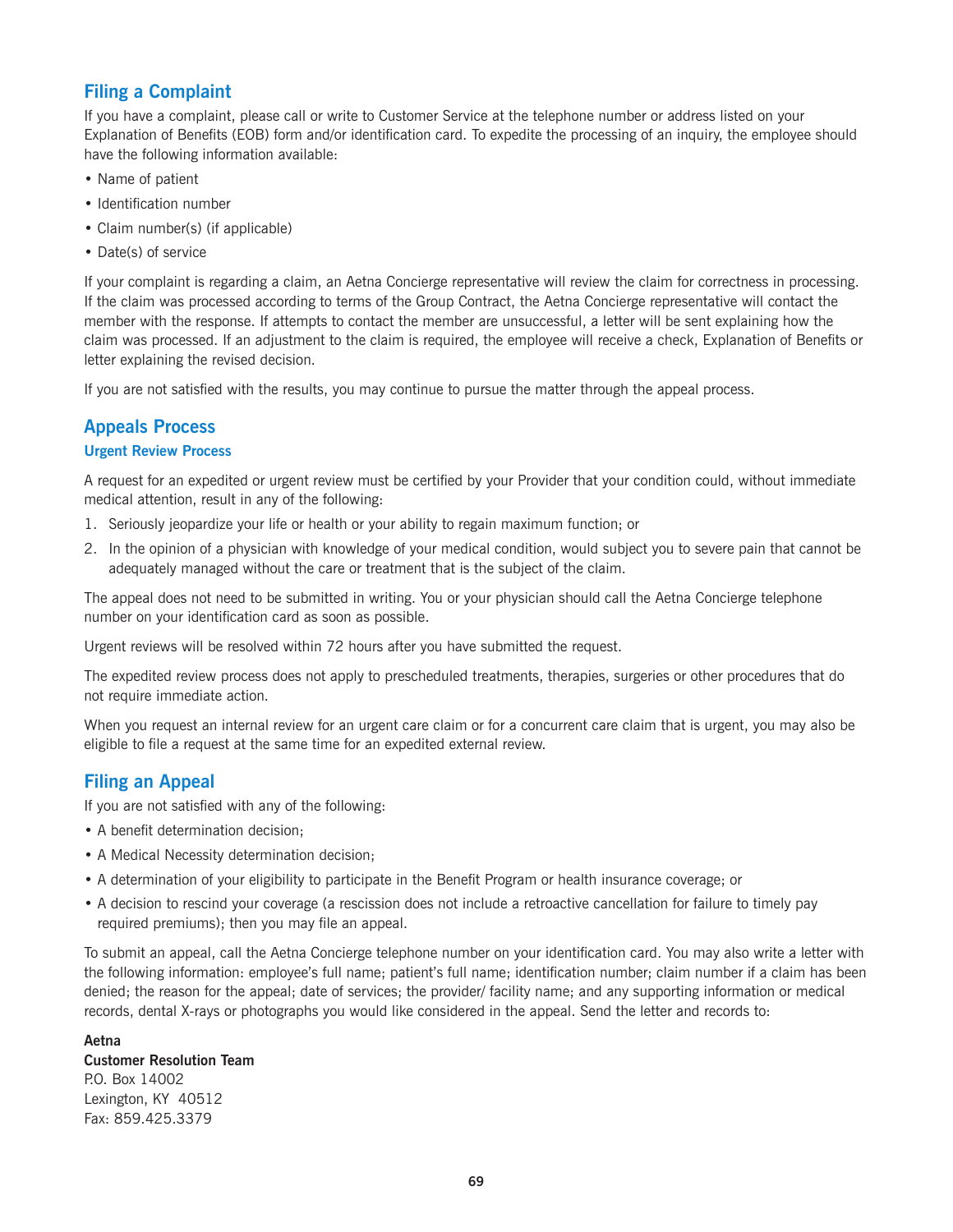The request for review must come directly from the patient unless he/she is a minor or has chosen an authorized representative. You can choose another person to represent you during the appeal process, as long as Aetna or the Health Benefit Plan has a signed and dated statement from you authorizing the person to act on your behalf.

You will receive continued coverage pending the outcome of the appeals process. This means that the Benefit Program may not reduce or eliminate coverage of ongoing treatment until your appeal is exhausted.

### **Two Level Mandatory Appeal**

The Benefit Program offers all members a two level **mandatory** appeal process. You must complete these two levels of appeal before any additional action is taken unless you have an urgent claim appeal.

First level mandatory appeals related to a claim decision must be filed within 180 days from the date of denial of benefits. A second level appeal must be requested within 60 days from the first level appeal denial date. All requests for appeal may be made by calling the Aetna Concierge or in writing as described on page 68.

Under the appeal process, there will be a full and fair review of the claim in accordance with applicable law for this benefit program. The internal appeal process is a review of your appeal by an clinical team including a physician consultant and/ or other licensed healthcare professional. The review of an appeal will take into account all comments, documents, medical records and other information submitted by you and the Provider relating to the claim, without regard to whether such information was submitted or considered in the initial benefit determination. All determinations based on Medical Necessity and appropriateness, experimental treatment, or that are based in whole or in part on a medical judgment, are made by healthcare professionals who have the appropriate training and experience in the field of medicine involved in the medical judgment. The physician consultant who reviews the appeal will not have made any prior decisions about your claim and will not be a subordinate of the professional who made the initial determination on your claim. These healthcare professionals act independently and impartially. Decisions to hire, compensate, terminate, promote or retain these professionals are not based in any manner on the likelihood that these professionals will support a denial of benefits.

You may submit written comments, documents, records, testimony and other information relating to the claim that is the basis for the appeal. These documents should be submitted by you at the time you send in your request for an appeal. Upon written request, you may have reasonable access to and copies of documents, records and other information used to make the decision on your claim for benefits that is the subject of your appeal.

If, during the appeal, the Benefit Program considers, relies upon or generates any new or additional evidence, you will be provided free of charge with copies of that evidence before a notice of denial is issued. You will have an opportunity to respond before our timeframe for issuing a notice of denial expires. Additionally, if the Benefit Program decides to issue a final denial based on a new or additional rationale, you will be provided that rationale free of charge before the final notice of denial is issued. You will have an opportunity to respond before our timeframe for issuing a notice of denial expires.

The appeal procedures are as follows:

### **Urgent Care Appeal**

You, your authorized representative or your provider may request an appeal for urgent care. Urgent care claim appeals are typically those claims for Medical Care or treatment where withholding immediate treatment could seriously jeopardize the life or health of a patient, or could affect the ability of the patient to regain maximum functions. The appeal must be decided within 72 hours of the request. There is only one level of urgent claim appeal. When you request an internal appeal for an urgent care claim, at the same time you may also file a request for an expedited external appeal as described below. You may also decide to file a request or an expedited external appeal without requesting an internal appeal.

# **Pre-Service Claim Appeal**

You or your authorized representative may request a pre-service claim appeal. Pre-service claim appeals are those requested in advance of obtaining Medical Care for approval of a benefit, as it relates to the terms of the Benefit Program. The preservice claim appeal must be decided within 30 days of the request and must be requested within 180 days of the date of the denial.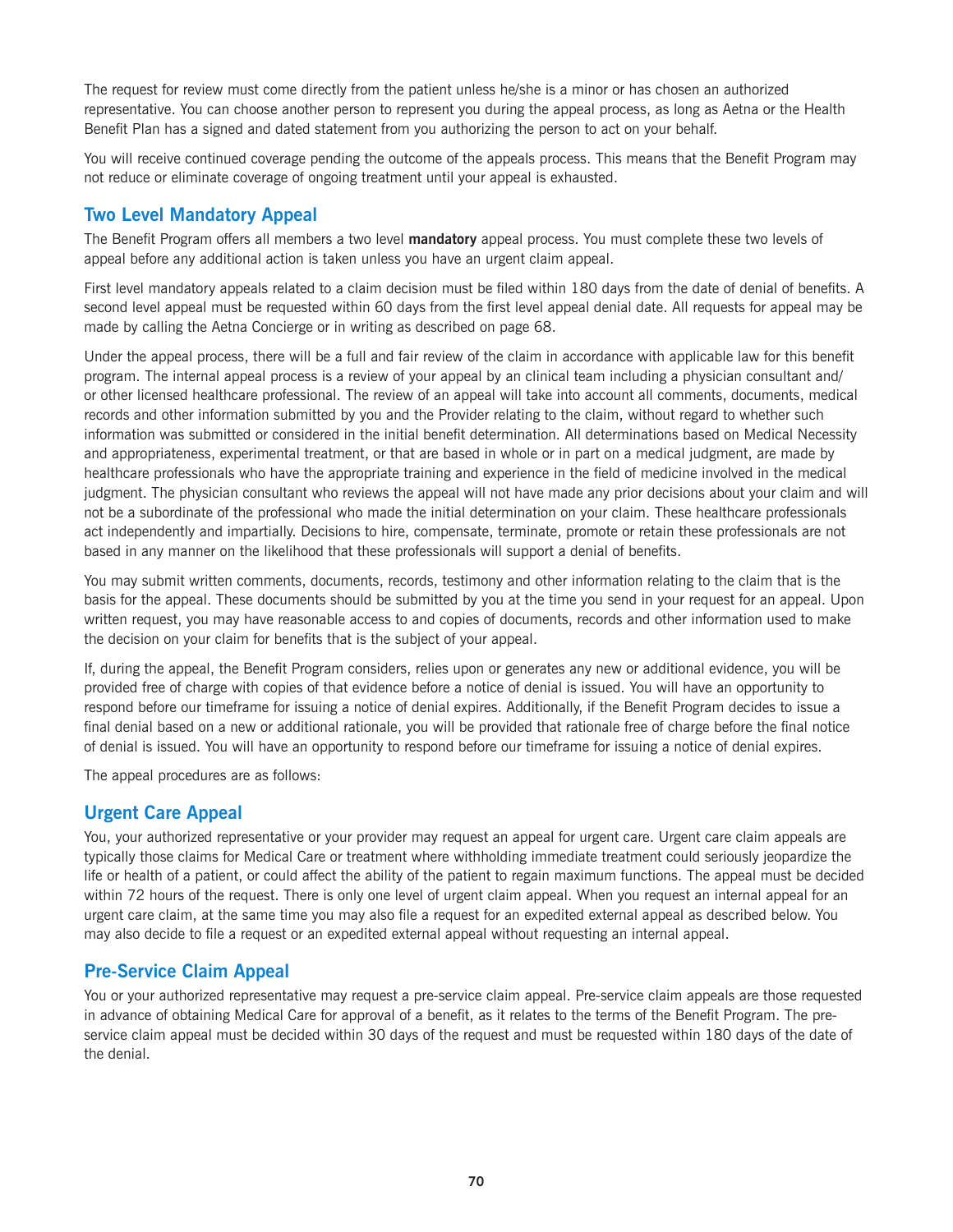# **Post-Service Claim Appeal**

You or your authorized representative may request a post-service claim appeal. Post-service claim appeals are those requested for payment or reimbursement of the cost for Medical Care that has already been provided. As with pre-service claims appeals, the post-service claim appeal must be decided within 30 days of the request and must be requested within 180 days of the date of the original denial.

# **Appeal Denial Notices**

All notices of a denial of benefits relative to appeals will include the following:

- The specific reasons for the denial;
- Sufficient information to identify the claim involved, including the date(s) of service, the healthcare provider, and the claim amount, if applicable;
- Reference to the specific benefit program provisions on which the denial is based;
- Statement that you are entitled to receive, upon request and free of charge, reasonable access to and copies of all documents, records, and other information relevant to your claim for benefits;
- If an internal rule, guideline, protocol or similar criteria was relied upon in making the determination, then that information will be provided free of charge upon written request;
- If the claim was denied based on a Medical Necessity, Experimental treatment or similar exclusion or limit, an explanation of the scientific or clinical judgment used for the determination applying the terms of the Benefit Program to your circumstances will be disclosed, or you will be advised that this explanation will be provided free of charge upon request; and
- A statement of your right to bring civil action under Federal law following the denial of a claim upon review, if your group is subject to the Employee Retirement Income Security Act of 1974 (ERISA).

# **Second Level of Appeal**

This appeal level for standard requests is filed through Aetna to be reviewed by the Health Plan Advisory Committee (HPAC). Members who are not satisfied with the decision following the first standard appeal, have the right to appeal the denial a second time. The member is required to follow this internal procedure before going to the External Review Process on page 72.

The HPAC members include the HBP Chief Medical Officer, Senior Director, Legal Counsel, Cleveland Clinic Medical Director, Director of Health and Welfare Benefits, Director of Retirement/Voluntary Benefit Plan, Director of Medical Management, Pharmacy Director, and Behavioral Health representatives.

- Members or their Personal Representative must submit a written request for a second review within 60 calendar days following the date of the decision regarding the first appeal. The HBP will assume that the member received the determination letter regarding the first appeal five days following the date of the determination letter.
- Members may submit written comments, documents, records and other pertinent information to explain why they believe the denial should be overturned. This information should be submitted at the same time the written request for a second appeal review is submitted.
- Members have the right to submit evidence that their claim is due to the existence of a physical or mental medical condition or domestic violence, under applicable federal nondiscrimination rules.

The second appeal review will take into account all comments, documents, records and other information submitted that related to the claim that either were not submitted previously or were not considered in the initial benefit decision. When indicated, the review will be conducted by physicians who were not involved in the original denial decision or the first appeal, and are not under the supervision of those individuals.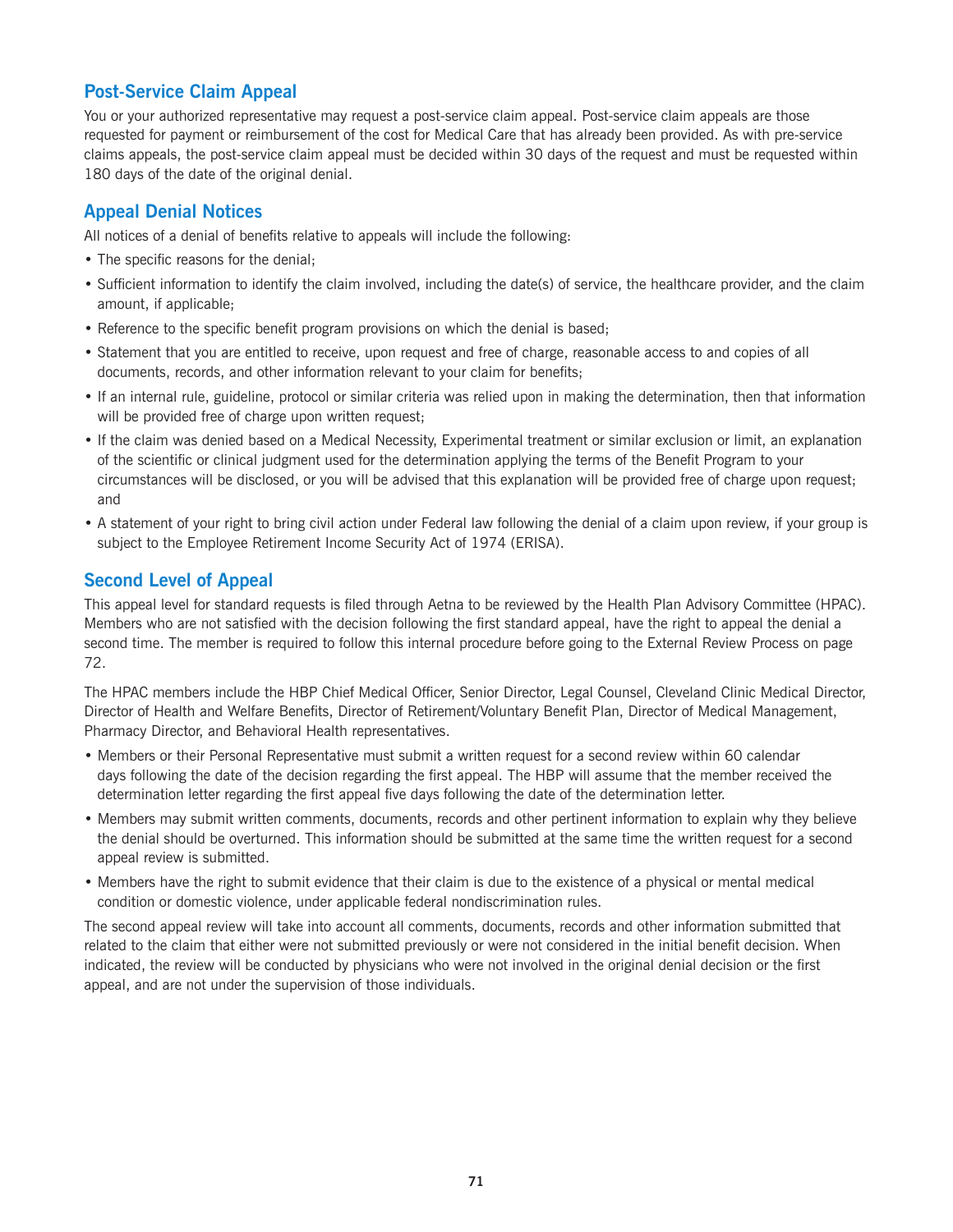- If the benefit denial was based in whole or in part on a medical judgment, the HBP will consult with a healthcare professional with training and experience in the relevant medical field. This healthcare professional may not have been involved in the original denial decision or first appeal, nor be supervised by the healthcare professional who was involved. If the HBP has obtained medical or vocational experts in connection with the claim, they will be identified upon the member's request, regardless of whether the HBP relies on their advice in making any benefit determinations.
- After the claim has been reviewed, the member will receive written notification letting them know if the claim is being approved or denied. It will also notify them of their right to request an external review or file suit under ERISA after they have completed all mandatory appeal levels described in this *SPD*.

Appeals should be sent within the prescribed time period as stated above.

#### **Send Medical Appeals to:**

Aetna Customer Resolution Team P.O. Box 14002 Lexington, KY 40512 Fax: 859.425.3379

#### **Send Pharmacy Appeals to:**

Health Benefit Program Pharmacy Appeals 6000 Westcreek, Suite 20 Independence, OH 44131 Phone: 216.986.1050 (option 4) or toll-free at 888.246.6648 (option 4)

### **Time Periods for Making Decision on Appeals**

After reviewing a claim that has been appealed, the TPA or HBP will notify the member of its decision within the following timeframes, although members may voluntarily extend these timelines. In addition, if any new or additional evidence is relied upon or generated during the determination of the appeal, the Benefit Program will provide it to you free of charge and sufficiently in advance of the due date of the response to the Adverse Benefit Determination.

The timelines below apply to the mandatory appeal levels.

- *Pre-Service Claim:* Within a reasonable period of time appropriate to the medical circumstances, but not later than 30 calendar days after the Benefit Program receives the request for review.
- *Post-Service Claim:* Within a reasonable period of time but not later than 30 calendar days after the Benefit Program receives the request for review.
- *Concurrent Care Claim:* Within a reasonable period of time appropriate to the medical circumstances, but not later than 30 calendar days after the Benefit Program receives the request for review.

#### **External Review Process**

In accordance with Federal law, the HBP has also established an external review process to examine coverage decisions under certain circumstances. The request for External Review must be made within 120 days from your receipt of the notice of denial from the second-level mandatory standard internal appeal or if an urgent review within 60 days of the initial notice of denial. You may be eligible to have a decision reviewed through the external review process if you meet the following criteria:

- 1. For claims for which external review is initiated:
	- a. Before September 20, 2011, the adverse benefit determination does not relate to your failure to meet the requirements of eligibility under the Benefit Program;
	- b. On or after September 20, 2011, the adverse benefit determination involves medical judgment or a rescission of coverage;
- 2. You have exhausted the mandatory internal appeal process unless under applicable law you are not required to exhaust the internal appeal process;
- 3. You are or were covered under the Benefit Program at the time the service was requested or, in the case of retrospective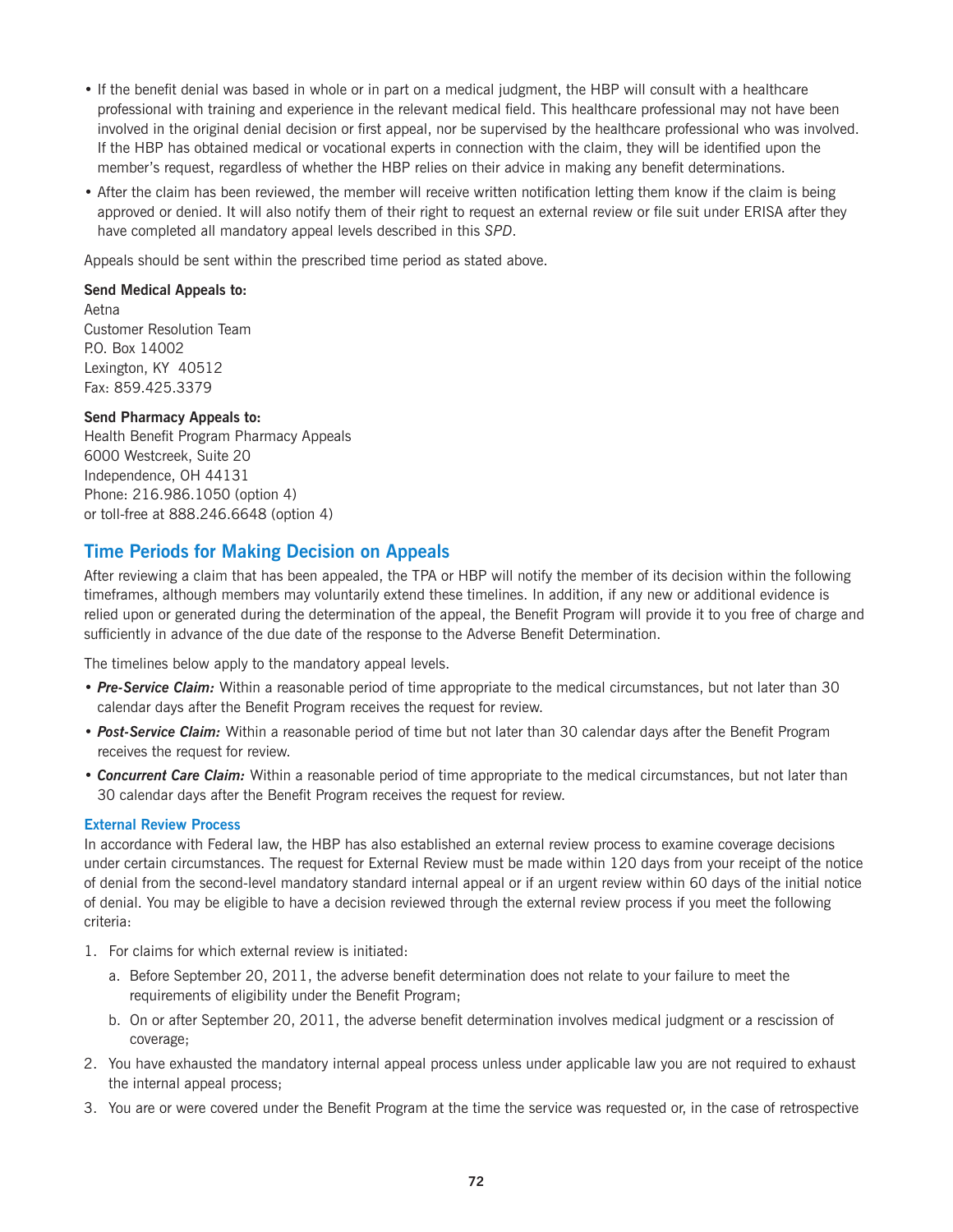review, were covered under the Benefit Program when the service was provided; and

4. You have provided all of the information and forms necessary to process the external review.

External Review will be conducted by Independent Review Organizations (IRO). You will not be required to pay for any part of the cost of the external review. All IROs act independently and impartially and are assigned to review your claim on a rotational basis or by another unbiased method of selection. The decision to use an IRO is not based in any manner on the likelihood that the IRO will support a denial of benefits.

The Benefit Program is required by law to provide to the independent review organization conducting the review, a copy of the records that are relevant to your medical condition and the external review.

#### **External Review for Non-Urgent Care Claim Appeals**

A request for an external review for a non-expedited or non-urgent claim must be in writing and should be addressed to the Aetna Appeal Unit at the following address. The form is available on our website at **<employeehealthplan.clevelandclinic.org>**.

Aetna Customer Resolution Team P. O. Box 14002 Lexington, KY 40512 Fax: 859.425.3379.

If your request for external review is complete and you are eligible for external review, an IRO will conduct the review. The IRO will notify you and give you 10 business days to submit information for its consideration. The IRO will issue a written decision within 45 days after it receives the request for external review. This written decision will include the main reasons for the decision, including the rationale for the decision. If the IRO reverses the adverse benefit determination, the Benefit Program will provide coverage, subject to other terms, limitations and conditions of your benefit program.

#### **Expedited External Review for Urgent Care Claim Appeals**

A request for an external review for urgent or expedited claims may be requested orally or in writing. A request for an expedited review should be made by contacting Aetna Concierge at the number on the back of your identification card. You may also request an external review for urgent or expedited claims before an internal review or at the same time you request an expedited internal review of your claim.

An expedited review may be requested if your condition, without immediate medical attention, could result in any of the following:

- 1. Seriously jeopardize your life or health or your ability to regain maximum function; or
- 2. In the opinion of a physician with knowledge of your medical condition, would subject you to severe pain that cannot be adequately managed without the care or treatment that is the subject of the claim.

If your request for external review is complete and you are eligible for external review, an IRO will conduct the review. The IRO will issue a decision within 72 hours after the IRO receives the request for external review. If the decision is not in writing, within 48 hours after providing that notice, the IRO will provide a written confirmation. This decision will include the main reasons for the decision, including the rationale for the decision. If the IRO reverses the adverse benefit determination, the Benefit Program will provide coverage, subject to other terms, limitations and conditions of your *Summary Plan Description*.

### **Reimbursement and Subrogation Rights of the Plan**

This Section of this *Summary Plan Description* addresses the Cleveland Clinic Health Benefit Program's (referred to as the "Benefit Program") "subrogation" and "reimbursement" rights. The terms "Covered Person," " Third Party," "Claim," and "Claim Proceeds" are defined at the end of this section.

First, this Benefit Program does not provide any benefits to a Covered Person to the extent that there is any other type of non-healthcare insurance coverage that would provide reimbursement for a Covered Person's medical expenses (including auto insurance that provides underinsured and non-insured motorist coverage, and insurance maintained by Cleveland Clinic or its affiliates on employees and insurance maintained by other employers).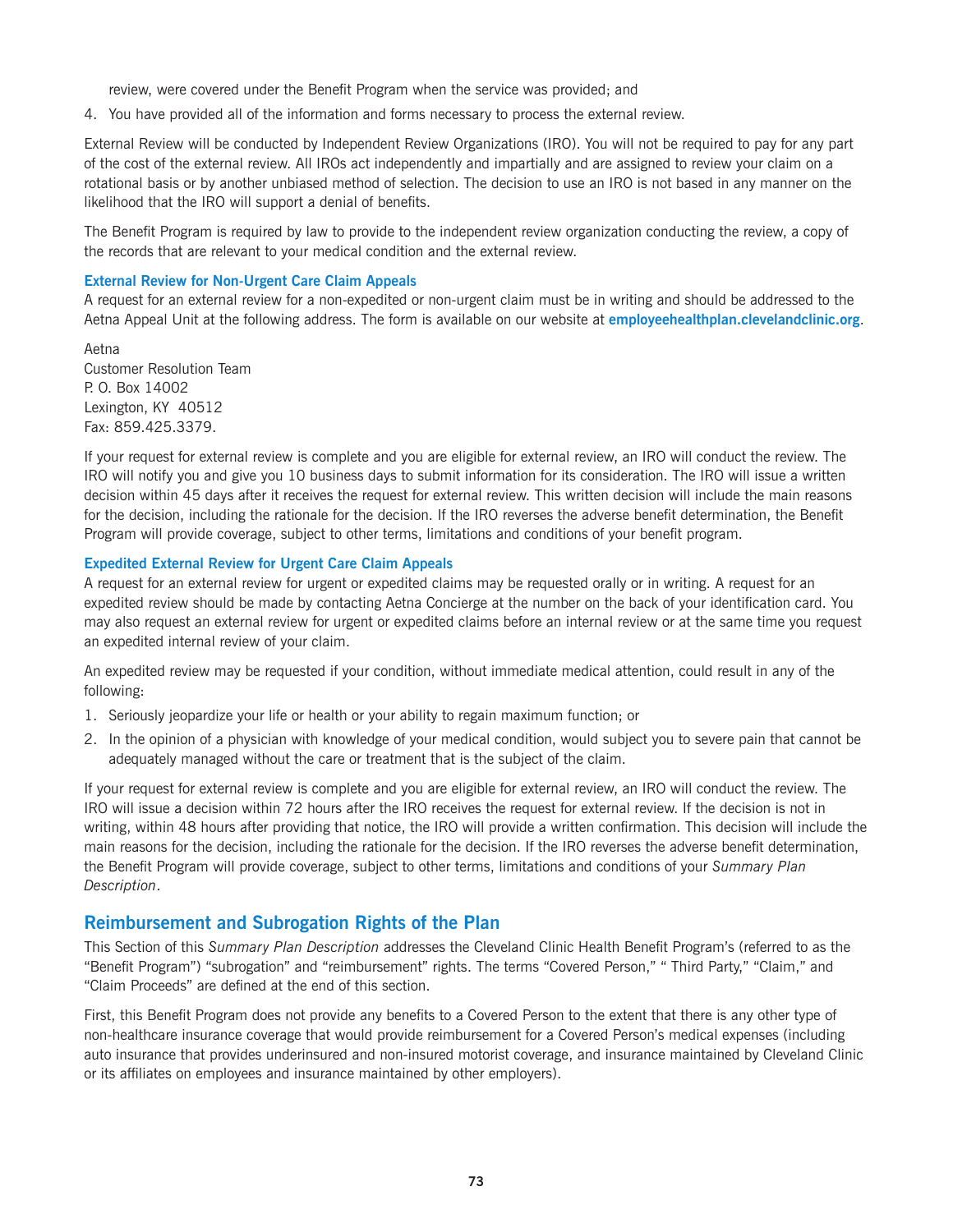Second, if a Covered Person has a Claim against a Third Party, this Benefit Program will provide benefits to, or on behalf of, a Covered Person only under the following terms and conditions:

- 1. To the extent that benefits are provided under this Benefit Program, the Benefit Program shall be subrogated to all of the Covered Person's Claims against any Third Party. The Covered Person shall execute and deliver instruments and papers and do whatever else is necessary to secure the subrogation rights of the Benefit Program. The Covered Person shall do nothing to prejudice the subrogation rights of the Benefit Program. By submitting a claim for benefits under the Benefit Program, the Covered Person hereby agrees to cooperate with the Benefit Program and/or any representatives of the Benefit Program in completing subrogation forms and in giving such information surrounding any accident or other set of facts and circumstances as the Benefit Program or its representatives deem necessary to fully investigate and enforce the Benefit Program's subrogation rights.
- 2. The Benefit Program is also granted a right of reimbursement from any Claim Proceeds. This right of reimbursement is cumulative with, and not exclusive of, the subrogation right granted in paragraph 1, but only to the extent of the benefits provided under this Benefit Program.
- 3. The Benefit Program, by providing benefits hereunder, is hereby granted a lien on any Claim Proceeds intended for, payable to, or received by the Covered Person or his/her representatives, and the Covered Person hereby consents to said lien and agrees to take whatever steps are necessary to help the company secure said lien. The Covered Person agrees that said lien shall constitute a charge upon the Claim Proceeds and the Benefit Program shall be entitled to assert security interest thereon. By the acceptance of benefits under the Benefit Program, the Covered Person and his/her representatives agree to hold the Claim Proceeds in trust for the benefit of the Benefit Program to the extent of 100% of all benefits paid by the Benefit Program on behalf of the Covered Person.
- 4. By accepting benefits hereunder, the Covered Person hereby grants a lien and assigns to the Benefit Program an amount equal to the benefits paid against any Claim Proceeds. This assignment is binding on an attorney who represents the Covered Person whether or not an agent of the participant and on any insurance company or other financially responsible party against whom a Covered Person may have a claim.
- 5. The subrogation and reimbursement rights and liens apply to any Claim Proceeds received or payable to the Covered Person, including but not limited to the following:
	- a. Payments made directly by a third party tortfeasor, or any insurance company on behalf of a third party tortfeasor, or any other payments on behalf of a third party tortfeasor.
	- b. Any payments or settlements or judgment or arbitration awards paid by any insurance company under an uninsured or underinsured motorist coverage, whether on behalf of a Covered Person or other person.
	- c. Any other payments from any source designed or intended to compensate a Covered Person for injuries sustained as the result of negligence or alleged negligence of a third party.
	- d. Any workers compensation award or settlement.
	- e. Any recovery made pursuant to no-fault insurance.
	- f. Any medical payments made as a result of such coverage in any automobile or homeowners insurance policy.
- 6. No adult Covered Person hereunder may assign any rights that such person may have to recover medical expenses from any Third Party to any minor child or children of said adult Covered Person without the prior express written consent of the Benefit Program. The Benefit Program's right to recover (whether by subrogation or reimbursement) shall apply to decedents', minors', and incompetent or disabled persons' settlements or recoveries.
- 7. No Covered Person shall make any settlement, which specifically reduces or excludes, or attempts to reduce or exclude the benefits provided by the Benefit Program.
- 8. The Benefit Program's rights of subrogation and reimbursement shall be a prior lien against any Claim Proceeds, and shall not be defeated nor reduced by the application of any so-called "Make-Whole Doctrine," "Rimes Doctrine," or any other such doctrine purporting to defeat the Benefit Program's recovery rights by allocating the proceeds exclusively to non-medical expense damages. Accordingly, the Benefit Program's rights of subrogation and reimbursement provide the Benefit Program with the right to receive the first dollars of any Claim Proceeds, irrespective of whether the Covered Person has been fully compensated or partially compensated for all or any of injuries, damages or other claims of the Covered Person.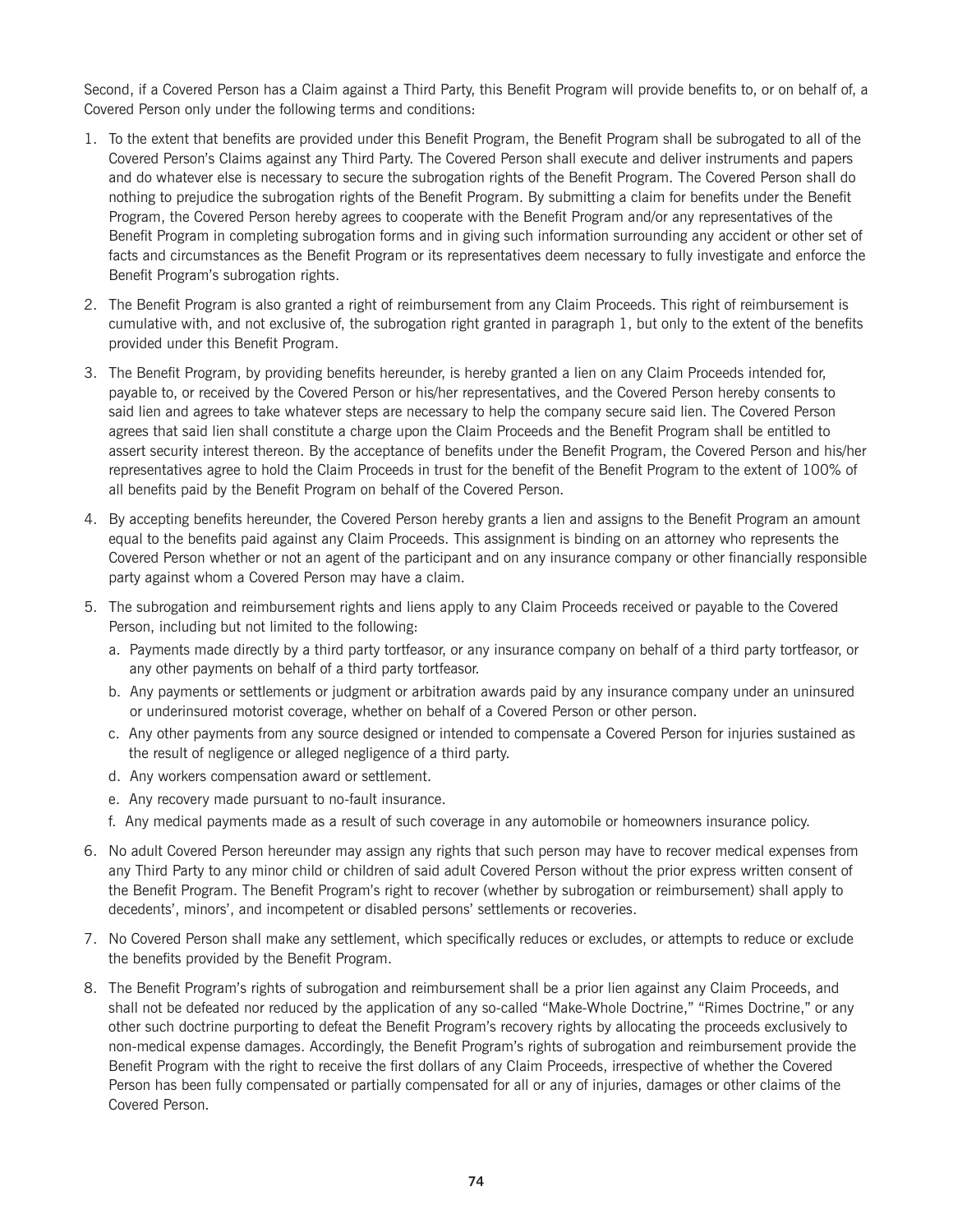- 9. No Covered Person hereunder shall incur any expenses on behalf of the Benefit Program in pursuit of the Benefit Program's rights hereunder, specifically, no court costs or attorneys fees may be deducted from the Benefit Program's recovery without the prior express written consent of the Benefit Program. This right shall not be defeated by any socalled "Fund Doctrine," or "Common Fund Doctrine," or "Attorney's Fund Doctrine."
- 10. The Benefit Program shall recover the full amount of benefits provided hereunder without regard to any claim of fault on the part of any Covered Person, whether under comparative negligence or otherwise.
- 11. The benefits under this Benefit Program are secondary to any coverage under no-fault or similar insurance.
- 12. In the event that a Covered Person shall fail or refuse to honor its obligations hereunder, then the Benefit Program shall be entitled to recover any costs incurred in enforcing the terms hereof including but not limited to attorney's fees, litigation, court costs, and other expenses. The Benefit Program shall also be entitled to offset the reimbursement obligation against any entitlement to future medical benefits hereunder until the Covered Person has fully complied with his reimbursement obligations hereunder, regardless of how those future medical benefits are incurred.
- 13. Any reference to state law in any other provision of this Benefit Program shall not be applicable to this provision if the Benefit Program is governed by ERISA. By acceptance of benefits under the Benefit Program, the Covered Person agrees that a breach hereof would cause irreparable and substantial harm and that no adequate remedy at law would exist. Further, the Benefit Program shall be entitled to invoke such equitable remedies as may be necessary to enforce the terms of the Benefit Program, including, but not limited to, specific performance, restitution, the imposition of an equitable lien and/or constructive trust, as well as injunctive relief.

For purposes of this Section:

*"Covered Person"* includes, individually and collectively, a participant, beneficiary or any other covered person under this Benefit Program. A reference to a Covered Person includes the Covered Person's estate and any representative of the Covered Person.

*"Third Party"* refers to any person or entity who, with respect to a claim for benefits of a Covered Person, is not the Covered Person (e.g., a third party tortfeasor). References to a Third Party include, without limitation, any auto or other insurer that provides coverage of any kind (including non-insured or underinsured motorists coverage) to the Covered Person or to any Third Party, including insurers that provide coverage to employees of the Cleveland Clinic or another employer. The term Third Party also may refer to another person who is a Covered Person under this Benefit Program.

*"Claim"* means any type of legal, equitable, insurance, or other claim that a Covered Person (or any representative of the Covered Person) has against a Third Party, if that claim could, or would, provide any amount of money or other consideration to the Covered Person because of, or in any way attributable to, the Covered Person's claim for benefits under this Benefit Program, or because of any set of facts and circumstances that are in any way related to the Covered Person's claim for benefits under the Benefit Program. The reference to a Covered Person's Claims includes, without limitation, claims of pain and suffering and loss of consortium, as well as claims for consequential, punitive, exemplary or other damages.

*"Claim Proceeds"* includes any money or other consideration recovered from, or payable by, any Third Party that is attributable to a Claim of a Covered Person. Claim Proceeds includes, without limitation, amounts received by settlement, judgment or otherwise, and any insurance proceeds of any kind, or in satisfaction of any judgment or settlement, insurance claim of any kind, or otherwise. Claim Proceeds includes, without limitation, proceeds received by a Covered Person for claims of pain and suffering, loss of consortium, consequential, punitive, exemplary or other damages.

# **The Health Insurance Portability and Accountability Act of 1996 (HIPAA)**

HIPAA is Federal law that pertains to group health plans. HIPAA has the following four basic provisions:

- It prohibits an employer health plan from imposing pre-existing condition exclusions on employees and dependents.
- It prohibits an employer health plan from prohibiting enrollment or charging a higher employee contribution amount or premium because of "health status-related factors."
- It requires an employer health plan to allow enrollment for employees and dependents who lose coverage under other plans or insurance policies or have a change in life status.
- It requires employer health plans to establish privacy and security standards to protect the confidentiality and integrity of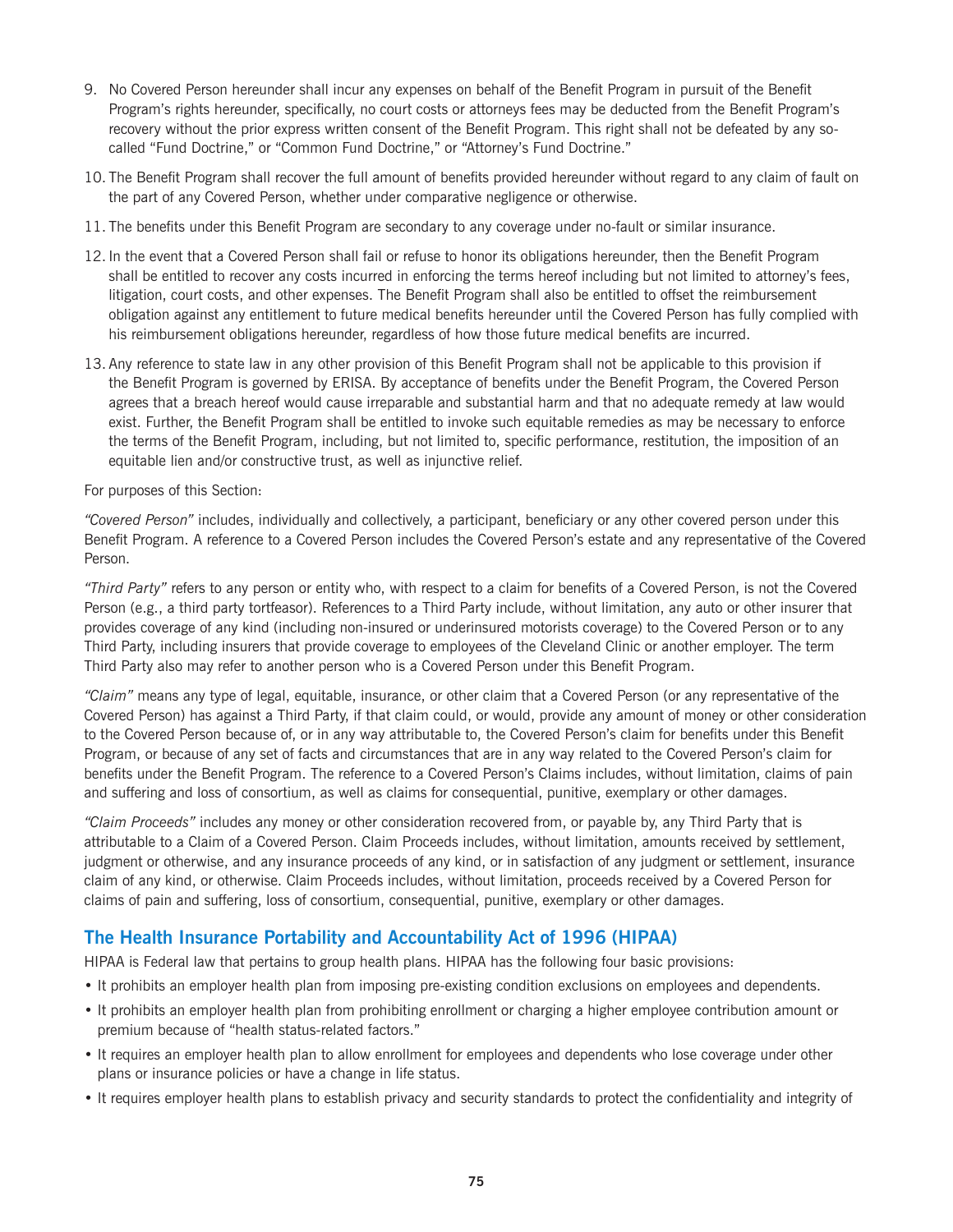individually identifiable health information.

Any other questions or issues related to the HIPAA law should be directed to the ONE HR Service Center.

# **A Statement of Your Rights Under ERISA**

As a participant in the Cleveland Clinic Welfare Benefits Plan, you are entitled to certain rights and protections under the Employee Retirement Income Security Act of 1974 (ERISA) which are described below.

#### **Receive Information about Your Plan and Benefits**

ERISA provides that all plan participants shall be entitled to:

- Examine, without charge, at the Plan Administrator's office and at other specified locations, such as worksites, all documents governing the Plan and/or this Benefit Program including insurance contracts and a copy of the latest annual report (Form 5500 Series) filed by the plan with the U.S. Department of Labor and available at the Public Disclosure Room of the Pension and Welfare Benefit Administration.
- Obtain, upon written request to the Plan Administrator, copies of documents governing the operation of the plan, including insurance contracts, and copies of the latest annual report (Form 5500 Series) and updated *Summary Plan Description*. The Plan Administrator may make a reasonable charge for the copies.
- Receive a summary of the plan's annual financial report. The Plan Administrator is required by law to furnish each participant with a copy of this summary annual report.

#### **Continue Group Health Plan Coverage**

You may continue health care coverage for yourself, spouse or dependents if there is a loss of coverage under the plan as a result of a qualifying event. You or your dependents may have to pay for such coverage. Review this *Summary Plan Description* and the documents governing the plan on the rules governing your COBRA continuation coverage rights.

#### **Prudent Actions by Plan Fiduciaries**

In addition to creating rights for plan participants ERISA imposes duties upon the people who are responsible for the operation of the employee benefit plan. The people who operate your plan, called "fiduciaries" of the plan, have a duty to do so prudently and in the interest of you and other plan participants and beneficiaries. No one, including your employer, or any other person, may fire you or otherwise discriminate against you in any way to prevent you from obtaining a benefit or exercising your rights under ERISA.

### **Enforce Your Rights**

If your claim for benefits is denied or ignored, in whole or in part, you have a right to know why this was done, to obtain copies of documents relating to the decision without charge, and to appeal any denial, all within certain time schedules.

Under ERISA, there are steps you can take to enforce the above rights. For instance, if you request a copy of plan documents or the latest annual report from the plan and do not receive them within thirty (30) days, you may file suit in a Federal court. In such a case, the court may require the Plan Administrator to provide the materials and pay you up to \$110 a day until you receive the materials, unless the materials were not sent because of reasons beyond the control of the Plan Administrator.

If you have a claim for benefits which is denied or ignored, in whole or in part, you may file suit in a state or Federal court. In addition, if you disagree with the plan's decision or lack thereof concerning the qualified status of a domestic relations order or a medical child support order, you may file suit in Federal court.

If it should happen that plan fiduciaries misuse the plan's money, or if you are discriminated against for asserting your rights, you may seek assistance from the U.S. Department of Labor, or you may file suit in a Federal court. The court will decide who should pay court costs and legal fees. If you are successful the court may order the person you have sued to pay these costs and fees. If you lose, the court may order you to pay these costs and fees, for example, if it finds your claim is frivolous.

### **Assistance with Your Questions**

If you have any questions about your plan, you should contact the Plan Administrator. If you have any questions about this statement or about your rights under ERISA, or if you need assistance in obtaining documents from the Plan Administrator,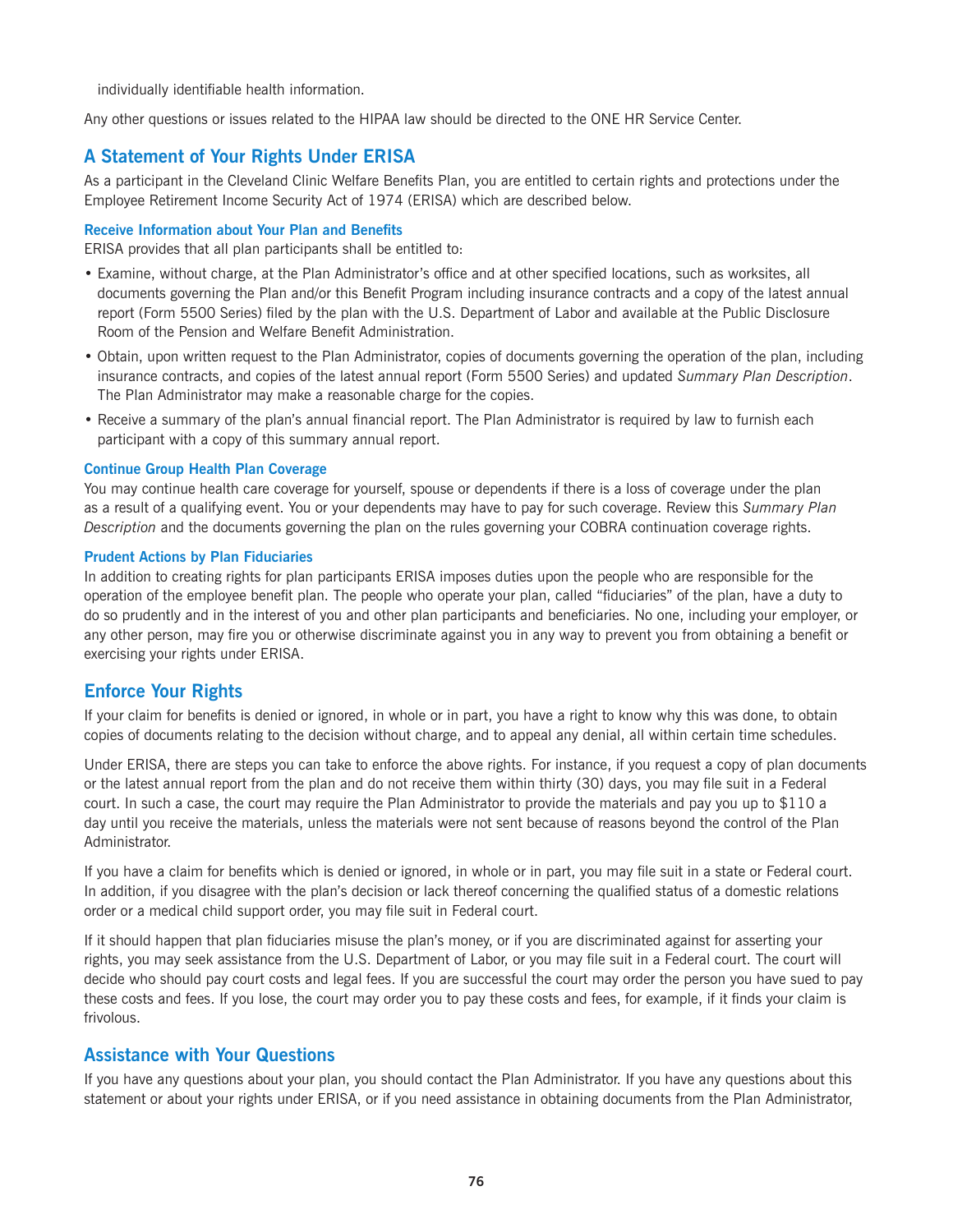you should contact the nearest office of the Employee Benefits Security Administration, U.S. Department of Labor, listed in your telephone directory or the Division of Technical Assistance and Inquiries, Employee Benefits Security Administration, U.S. Department of Labor, 200 Constitution Avenue N.W., Washington, D.C. 20210. You may also obtain certain publications about your rights and responsibilities under ERISA by calling the publications hotline of the Employee Benefits Security Administration at 866.444.3272.

# **ERISA Required Information**

This information is provided in compliance with the Employee Retirement Income Security Act of 1974 (ERISA), as amended. While you should not need these details on a regular basis, the information may be useful if you have specific questions about the Plan. The following provides information specific to the Cleveland Clinic Welfare Benefit Plan (the "Plan"), and the Cleveland Clinic Health Benefit Program (the "Benefit Program") which is a component of the Plan and is a welfare plan that provides benefits to certain employees.

| Official Plan NameCleveland Clinic Welfare Benefits Plan              |                                                                                                                                                                                                                                                                                                                                                                                                                                                                                                                                                                                                      |
|-----------------------------------------------------------------------|------------------------------------------------------------------------------------------------------------------------------------------------------------------------------------------------------------------------------------------------------------------------------------------------------------------------------------------------------------------------------------------------------------------------------------------------------------------------------------------------------------------------------------------------------------------------------------------------------|
| Official Benefit Program Name Cleveland Clinic Health Benefit Program |                                                                                                                                                                                                                                                                                                                                                                                                                                                                                                                                                                                                      |
|                                                                       |                                                                                                                                                                                                                                                                                                                                                                                                                                                                                                                                                                                                      |
|                                                                       | Type of AdministrationThe Benefit Program is a self-insured benefit plan offering medical benefits.<br>Cleveland Clinic has contracted with Aetna, a third-party administrator, to<br>administer the Benefit Program.                                                                                                                                                                                                                                                                                                                                                                                |
|                                                                       | Contributions to the Benefit ProgramsBenefit Program benefits are paid from the general assets of Cleveland Clinic.<br>However, Cleveland Clinic has contracted with a third-party administrator to<br>assist in the a administration of the Benefit Program.                                                                                                                                                                                                                                                                                                                                        |
| <b>Funding Medium </b>                                                | . Benefits provided by this Benefit Program are provided through Cleveland Clinic<br>and through employee contributions. The Plan Sponsor shall from time to time<br>determine the amount of contributions payable by Participants.                                                                                                                                                                                                                                                                                                                                                                  |
| <b>Plan Sponsor, Plan Administrator and</b>                           | .Cleveland Clinic<br>25900 Science Park Drive / AC242<br>Beachwood, OH 44122<br>216.986.1050, option 1 or toll-free at 888.246.6648, option 1                                                                                                                                                                                                                                                                                                                                                                                                                                                        |
|                                                                       | The administration of the Plan, including the Benefit Program, will be under the<br>supervision of the Plan Administrator. To the fullest extent permitted by law, the<br>Plan Administrator will have the discretion to determine all matters relating to<br>eligibility, coverage and benefits under the Plan. The Plan Administrator will also<br>have the discretion to determine all matters relating to the interpretation and<br>operation of the Plan including any portion thereof. Any determination by the<br>Plan Administrator, or any authorized delegate, shall be final and binding. |
| Agent for Service of Legal ProcessCleveland Clinic                    | Law Department / AC321<br>3050 Science Park Drive Beachwood, OH 44122<br>Service of legal process may also be made on the Plan Administrator.                                                                                                                                                                                                                                                                                                                                                                                                                                                        |
|                                                                       | .January 1-December 31<br>Records and reports for the Plan, including Benefit Programs contained therein,<br>are kept on a calendar year (January 1-December 31). The Plan Year is also the<br>Fiscal Year.                                                                                                                                                                                                                                                                                                                                                                                          |
| <b>Employer Identification</b><br>Number of Plan Sponsor 34-0714585   |                                                                                                                                                                                                                                                                                                                                                                                                                                                                                                                                                                                                      |
|                                                                       |                                                                                                                                                                                                                                                                                                                                                                                                                                                                                                                                                                                                      |